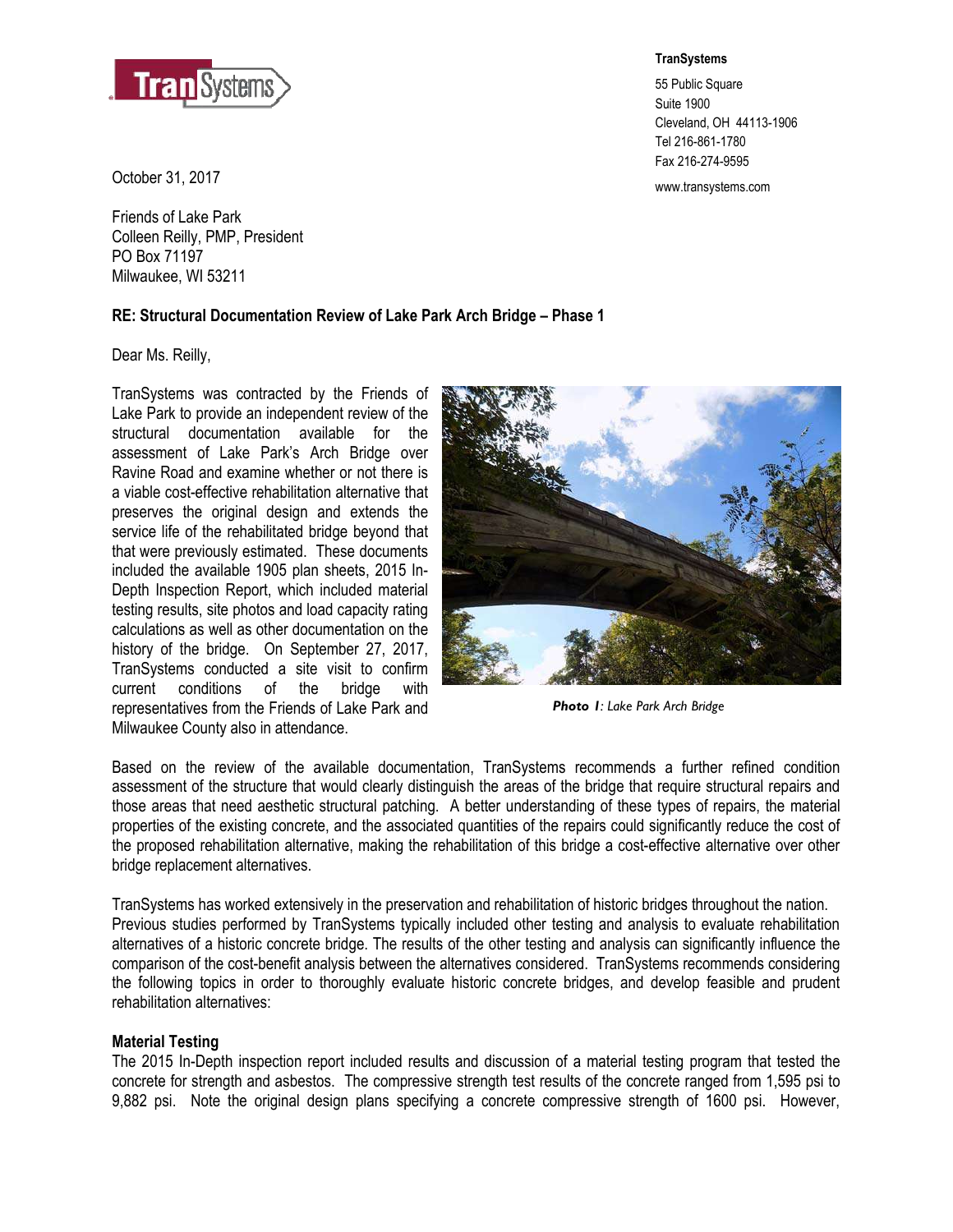

TranSystems routinely performs the additional concrete tests to determine if the concrete is adequate for structural repairs or aesthetic restorations:

- 1. CHLORIDE ION ANALYSIS Chloride contents at shallow depths of approximately 1½" (relative to the face of the core) within a core sample are generally indicative of chloride penetration from external sources such as road salt, airborne pollutants, or pollutants present in soil. In comparison, the chloride contents at deeper locations in a core sample may be more indicative of the as-built chloride content of the concrete. Large concentrations of chlorides within the concrete near the steel reinforcement promote corrosion of the reinforcement and will determine the effectiveness of any cathodic protection systems or health monitoring systems installed during rehabilitation. Spalling of the concrete may result from ongoing steel reinforcement corrosion.
- 2. PETROGRAPHIC ANALYSIS Petrographic analysis is used to identify if an alkali-silica reaction (ASR) is occurring between the minerals in the aggregates and the soluble alkaline components of the cement paste. ASR was poorly understood at the time this bridge was constructed. ASR weakens the cement bond to the large particles within concrete. The presence of ASR will limit the durability of repairs made to the existing concrete bridge, however better concrete mix formulas for the repair areas will ensure compatibility between the two types of concrete.



*Photo 2: Corner spalls with exposed reinforcing steel on the arch rib*

3. FREEZE-THAW ANALYSIS - Freeze-thaw analysis is used to gauge the durability of concrete under repeated cycles of freeze and thaw conditions. For concrete where the cement bond is already compromised, years of freeze-thaw will lead to failure of the cement bond often initially observed as "pop outs" where the stone aggregate separates from the surface of the concrete element.

The outcome of these additional tests can significantly influence the comparison of the cost-benefit analysis between the bridge alternatives and significantly increase the service life of the bridge and concrete repairs to greater than 30 years. A complete understanding of the chemical characteristics of concrete over 100 years old is important to any historic concrete bridge rehabilitation.

## **Live Load Rating**

The 2015 load capacity rating analysis for this structure, in our opinion, was conducted with an overly conservative methodology that does not represent the actual capacity of the structure nor the original design intention of the bridge. This bridge was designed and built in the early 1900's before the Allowable Stress Design (ASD) methodology was developed and used widely. But the load rating



*Photo 3: Underside of deck with delaminations*

method used (AASHTO Load and Resistance Factor Rating, or LRFR) was adopted in 2005 and is geared towards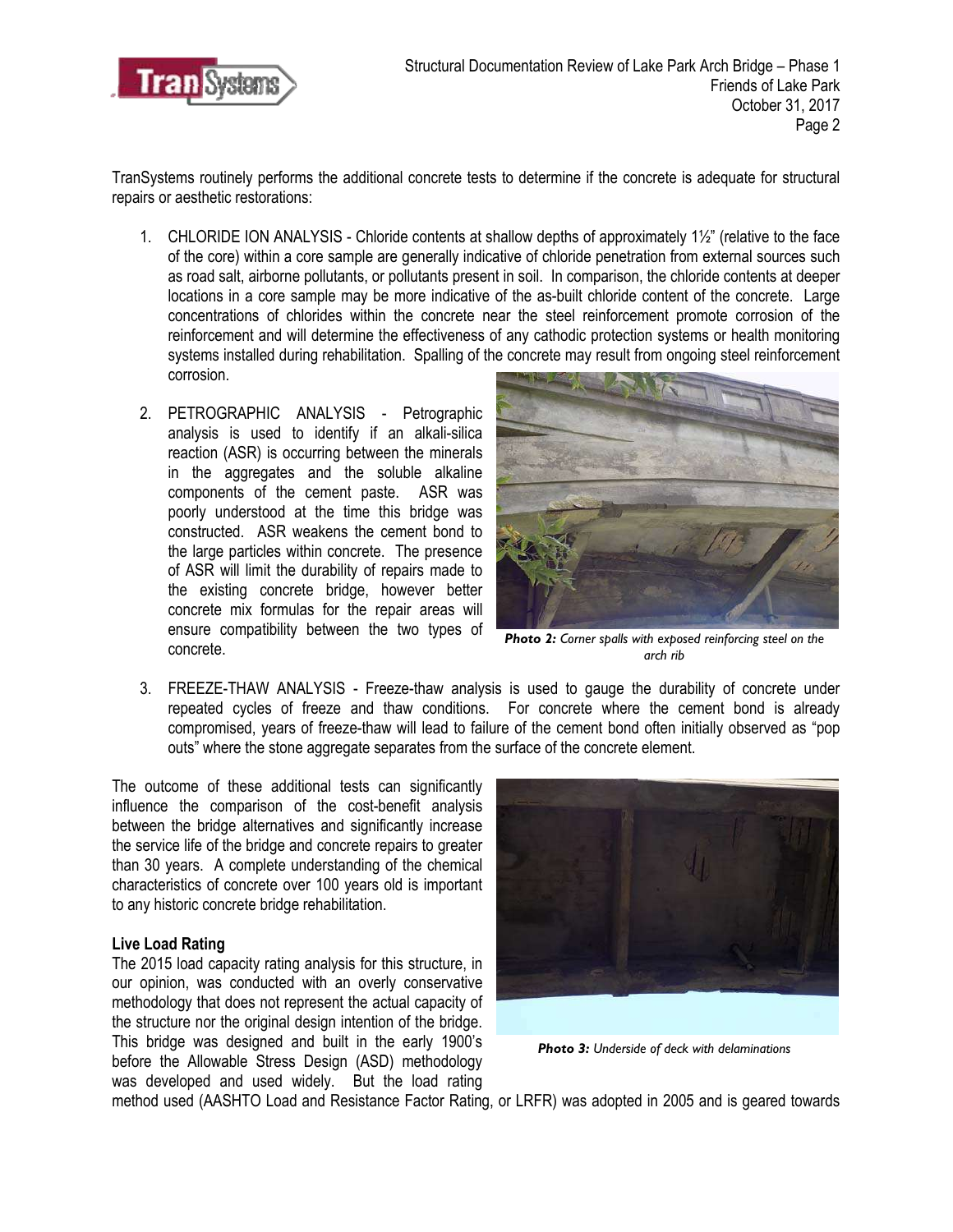

newer structures built within the last few decades. While LRFR can be applied to structures of any age, it is our experience that since LRFR is a probability-based, calibrated methodology compared to the more traditional, uncalibrated strength-based Load Factor Rating (LFR) method – the results from LRFR analysis are typically more conservative, often yielding lower allowable capacities when compared to those methodologies in common use closer to the design date of this bridge.

There is no requirement by State or Federal agencies that LRFR method be applied to an historic structure, and it is considered acceptable engineering practice to use a load rating method that is in line with the design method of the bridge. Additionally, the LRFR method is for bridges carrying vehicular loads and there is reason for not applying it to a structure designed for pedestrian use.

The main structural arch rib elements of this bridge exceed the load capacity of their original design loads as well as the vehicular load as investigated and reported in the 2015 report. While there are several bridge elements that cannot carry their original design loads based on the current analysis, a more refined analysis utilizing ASD or LFR could significantly change the allowable capacity of those elements which in turn may reduce the amount of structural repairs/strengthening required, and thusly decrease the overall cost required for the rehabilitation alternative.

### **Condition Assessment**

Based on our cursory site visit, there has not been any significant change in the condition of the bridge since the 2015 inspection. Many of the conditions noted in the field are a combination of failures of previous patch work and poor construction practices. The deck delaminations appear to be due to a lack of concrete cover over the reinforcing steel. This is evident in that the reinforcing bars are still bonded with the concrete for the majority of the circumference of the bars. While section loss of the steel may be present, the amount of loss is most likely not significant. Therefore, cleaning and rehabilitating several of these areas with the exposed reinforcing is a viable option as long as the material testing of the concrete concludes these types of repairs are compatible.

## **CONCLUSIONS**

Based upon our review of the documentation provided by the Friends of Lake Park, TranSystems offers the following engineering opinions for the Lake Park Arch Bridge:

- 1. Based on the limited material testing data collected on the concrete samples of the original structure, the durability of the existing concrete and the effectiveness of extending the service life of the rehabilitated bridge alternative are inconclusive. Knowing the additional test results and data from the existing 1905 concrete will determine the depth of repairs to remove chloride contamination and ASR while ensuring that a cathodic protection system to limit corrosion in the reinforcing steel will meet the project objectives of extending the service live of the rehabilitated bridge beyond 30 years.
- 2. A proper analysis of the primary bridge elements should be performed to understand the true load capacity of the bridge. A comparison of engineering methodologies ranging from a basic Capacity/Demand Ratio (Factor of Safety) to ASD, LFR and the completed LRFR analysis will provide a more accurate representation of the capacity of the bridge and any future loading consideration of the exiting bridge.
- 3. Distinguishing the types of concrete repairs needed for various areas of deterioration would ensure a fair cost-benefit comparison between the proposed alternatives in the 2015 report. Quantifying the types of repair areas into the following five categories could significantly reduce the \$1.8M cost estimate: